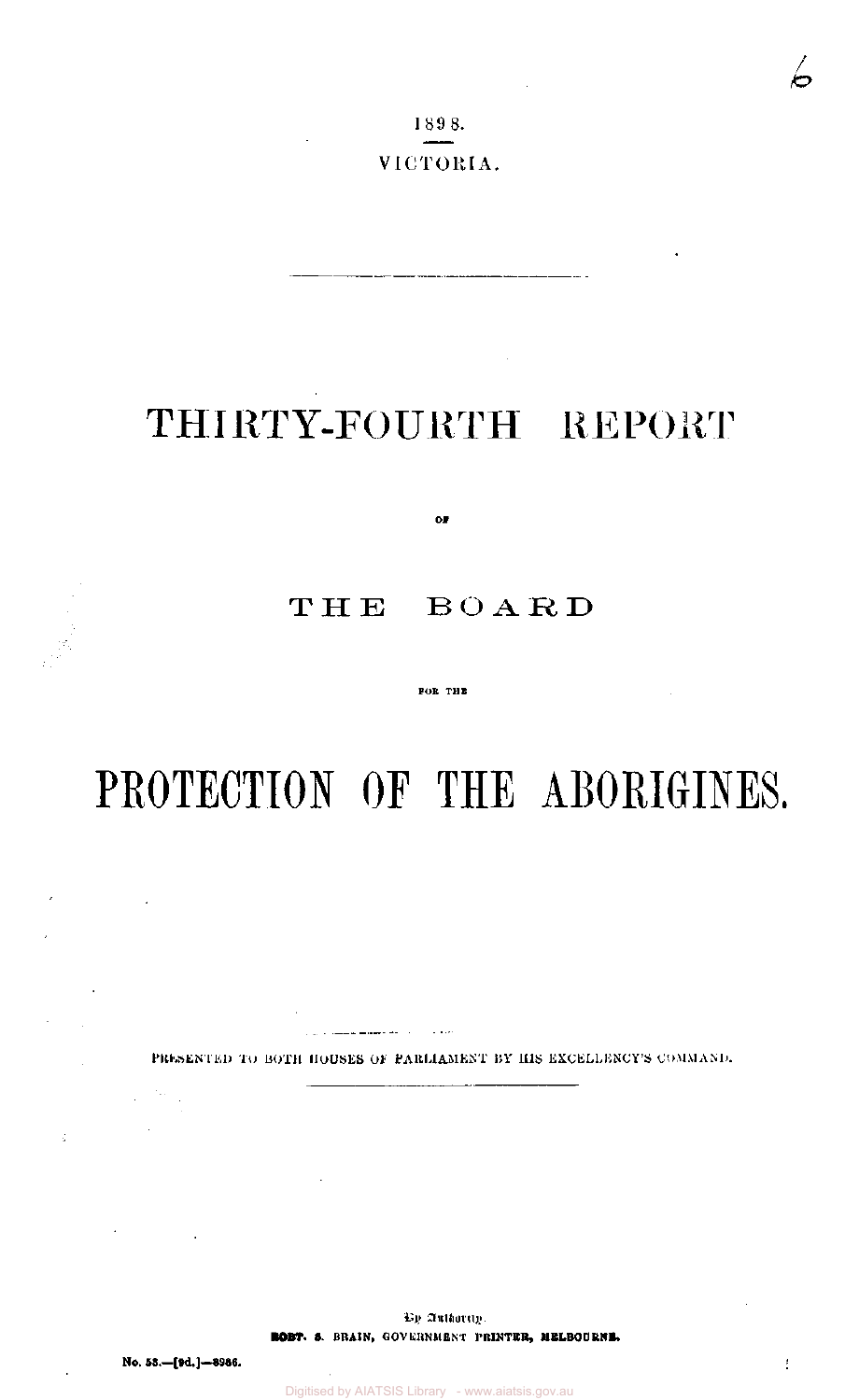### MEMBERS OF THE BOARD FOR PROTECTION OF THE ABORIGINES.

The Hon. the Chief Secretary, Chairman.

A. A. C. Le Souef, Esq., Vice-Chairman.

W. Anderson, Esq.

E. H. Cameron, Esq., M.P.

F. R. Godfrey, Esq.

Alex. Morrison, Esq., LL.D.

W. E. Morris, Esq.

D. N. McLeod, Esq., M.P.

C. M. Officer, Esq.

The Rev. F. A. Hagenauer, General Inspector and Secretary.

 $\sim$ 

 $\bar{a}$ 

 $\bar{z}$ 

**APPROXIMATE COST OF REPORT.**   $\mathcal{L}$  d. **Preparation—Not given.**   $\begin{array}{c|cccc}\n\cdot & 8 & 5 & 0 \\
\hline\n\end{array}$ **Printing (810 copies)**   $\Delta\Delta$  $\sim 100$ المنفس المقارب القواري الموارد  $\mathcal{A}$ 

Digitised by AIATSIS Library - www.aiatsis.gov.au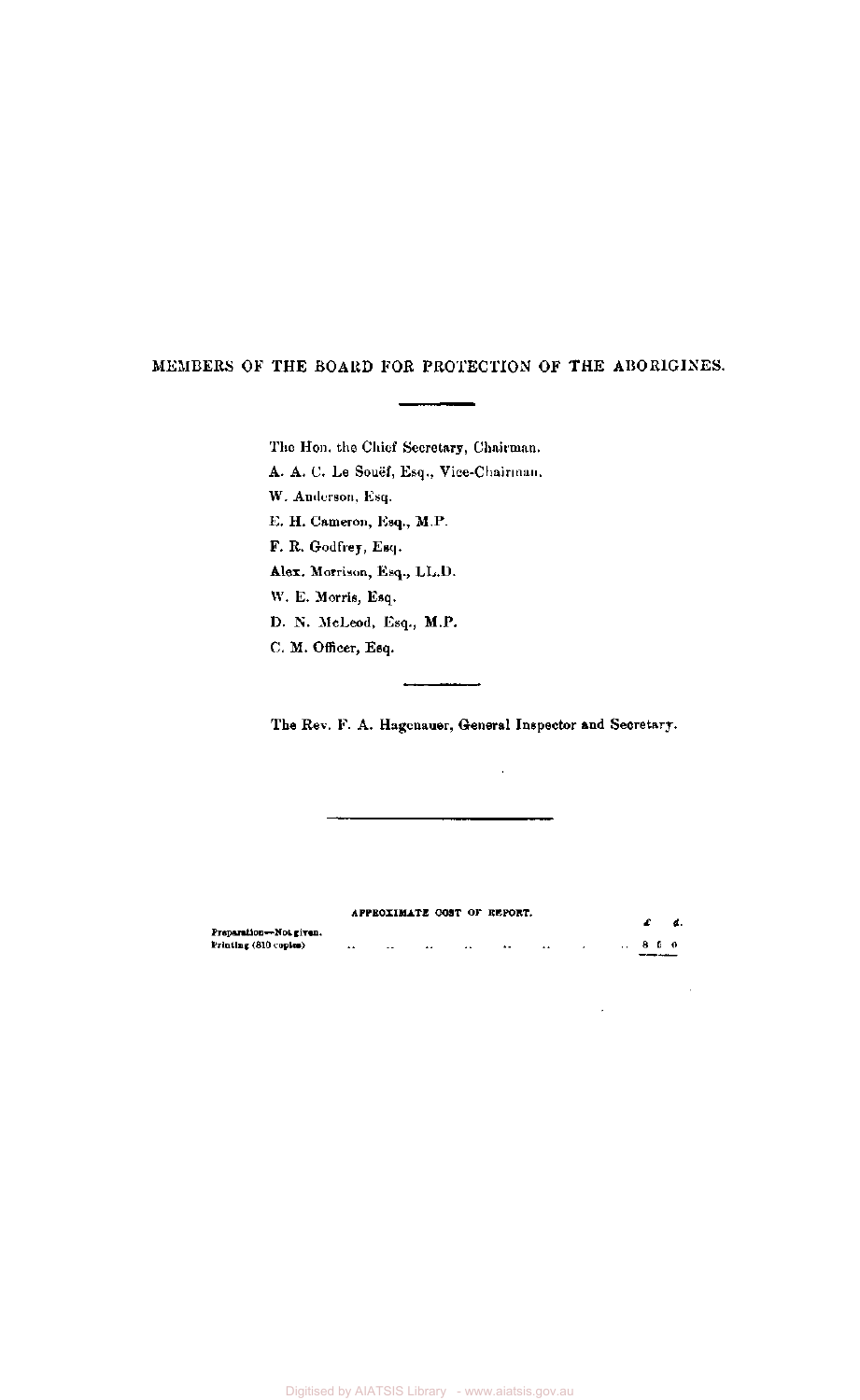# REPORT.

### MAY IT PLEASE YOUR EXCELLENCY,

 $\Omega^{\pm}$ 

### Melbourne, 13th October, 1898.

The Board for the Protection of Aborigines have the honour to submit for Your Excellency's consideration this, their Thirty-fourth Report on the state and condition of the Aborigines of Victoria, together with reports from managers of stations and statements of accounts for the last financial year, &c., &c.

1. The Board have held twelve ordinary and two special meetings during the past year.

2. The number of Aborigines and half-castes under certificates belonging to the different stations and depôts has been as follows:—

| Coranderrk                       |           |          | $\cdots$ |          | $$       | $\cdots$ |          | 85  |
|----------------------------------|-----------|----------|----------|----------|----------|----------|----------|-----|
| Condah                           | $\ddotsc$ |          |          |          |          |          | $\cdots$ | 75  |
| Ebenezer                         |           |          |          |          |          | $\cdots$ | $\cdots$ | 57  |
| Framlingham                      |           |          | $\cdots$ |          | $\cdots$ |          |          | 29  |
| Lake Tyers                       |           | $\cdots$ | $\cdots$ |          |          |          | $\cdots$ | 65  |
| Ramahyuck                        |           |          |          |          |          |          | $\cdots$ | 75  |
| Orphanage and industrial schools |           |          |          |          | $\cdots$ |          | $\cdots$ | 16  |
| Depôts                           | $\ddotsc$ |          |          |          | 1.1.3    |          | $\cdots$ | 77  |
|                                  |           |          |          |          |          |          |          |     |
|                                  |           | Total    |          | $\cdots$ | $+ + +$  |          | $\cdots$ | 479 |
|                                  |           |          |          |          |          |          |          |     |

3. The returns of marriages, births, and deaths, throughout the colony give the following particulars:—

|                                |           |       |              | Marriages. |          | Births.  |          | Deaths.   |
|--------------------------------|-----------|-------|--------------|------------|----------|----------|----------|-----------|
| Coranderrk                     |           |       | <br>         |            |          | 3        | $\cdots$ | 3         |
| Condah                         | $\ddotsc$ |       | <br>         |            |          | $\cdots$ |          | 3         |
| Ebenezer                       | $\cdots$  |       | <br>         |            |          |          |          | 4         |
| Framlingham                    |           |       | <br>$- - +$  |            |          |          |          | $\ddotsc$ |
| Lake Tyers                     |           |       | <br>$\cdots$ | $\cdots$   | $\cdots$ | 3        | $\cdots$ |           |
| Ramahyuck                      |           |       | <br>$\cdots$ |            | $\cdots$ | З        | $\cdots$ | 2         |
| $\mathbf{Dep} \mathfrak{d}$ ts | $\ddotsc$ |       | <br>         |            | $\cdots$ |          |          | 9         |
|                                |           |       |              |            |          |          |          |           |
|                                |           | Total | <br>         | 3          | $\cdots$ | 10       |          | 22        |
|                                |           |       |              |            |          |          |          |           |

Decrease during the year, 12.

4. The Board have at all times most carefully distributed the supplies of rations, clothes, blankets, and other comforts, with medical attendance, to the Aborigines and those half-castes who were in need, in compliance with the regulations under the Act. Special and unforeseen cases requiring assistance have always received prompt attention from the Board's agents or the General Inspector during his periodical visits.

5. Regular visits of inspection by the General Inspector, frequently accompanied by members of the Board, have been made to all the stations and depots during the year, and the beneficial results of these visits have been specially noticed in the improved discipline among the people.

6. Whilst the Board faithfully adhere to their rule that all able-bodied Aborigines shall do a fair amount of work for the supplies granted to them by the Government, they find that the results from such labour are gradually decreasing through the diminishing numbers and failing strength of the older Aborigines.

7. In connexion with the steady decrease of the Blacks at the various stations, and the merging of the half-castes with the general population of the colony (240 having already been so dealt with), the Board desire again to state that the amalgamation of several stations should ere long be carried out. It is proposed that full inquiry be made by the Board at several stations before taking any such steps, so that no hardship should come to any Blacks by the carrying out of that policy.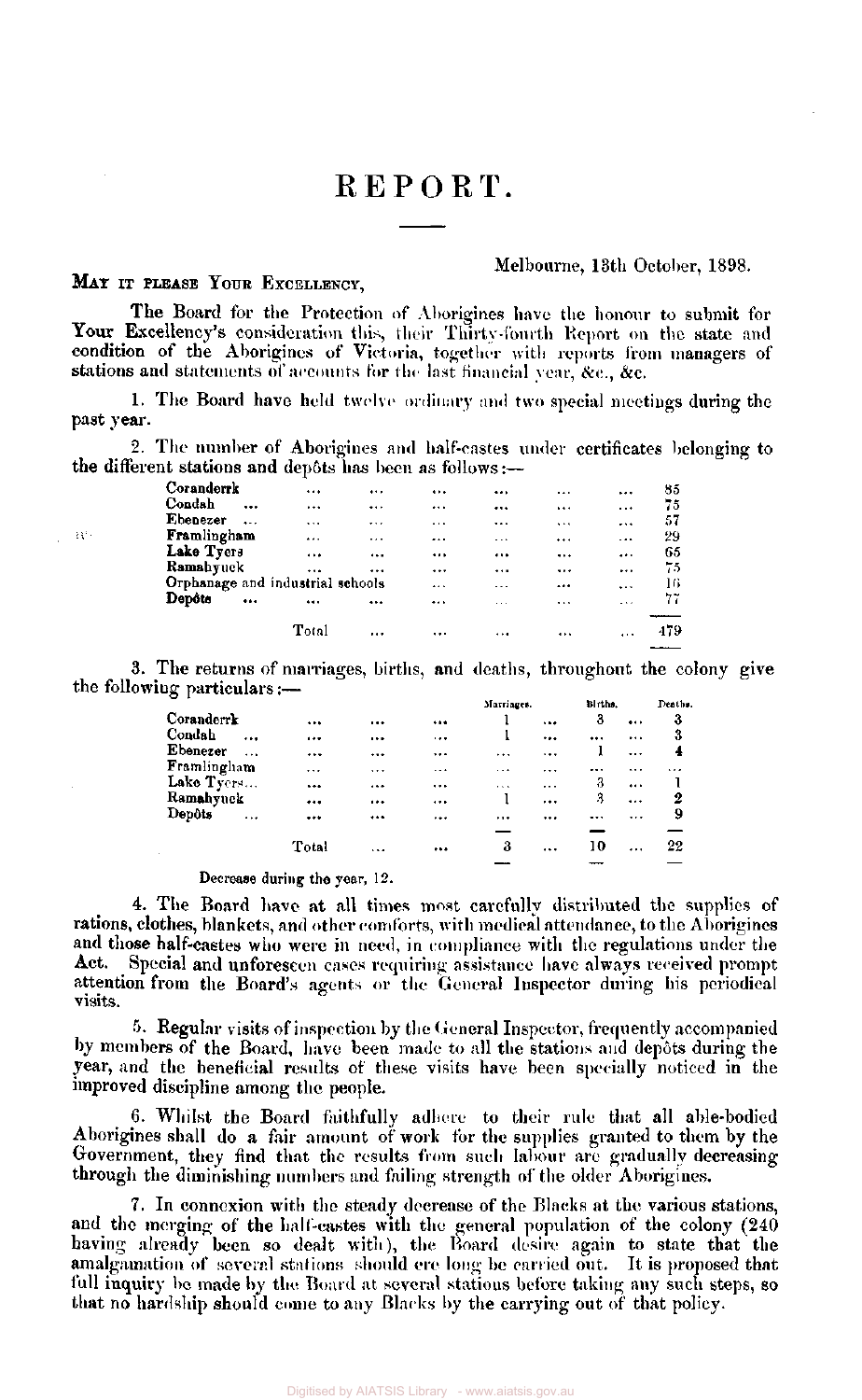8. Whilst the Board at all times have liberally supplied the wants of the Blacks, they desire to state that the amount annually granted by Parliament has been greatly reduced since the passing of the Act for merging the half-castes, and the constant decrease of the pure Aborigines, which will be observed by the following particulars:—

| Year.   | Amount voted by<br>Parliament. | Total amount expended.<br>inclusive of proceeds from<br>Produce. | Amount Lapsed.        | Revenue Paid into the<br>Treasury. |  |  |  |  |
|---------|--------------------------------|------------------------------------------------------------------|-----------------------|------------------------------------|--|--|--|--|
|         | £                              | £<br>d.<br>\$.                                                   | £<br>d.<br>s.         | £<br>d.<br>8.                      |  |  |  |  |
| 1887–88 | 11,036                         | 9<br>11,172                                                      | 7.<br>54              | 851<br>0<br>4                      |  |  |  |  |
| 1888-89 | 11,003                         | 11,366 13<br>з                                                   | -9<br>54<br>7         | 9<br>945<br>11                     |  |  |  |  |
| 1889-90 | 10.000                         | 10,476<br>-10                                                    | 239 16<br>-11         | 5<br>317<br>13                     |  |  |  |  |
| 1890-91 | 8,883                          | 6.692<br>-ō.<br>4                                                | 7<br>190-15           | 5<br>1,061<br>3                    |  |  |  |  |
| 1891-92 | 7,800                          | 6,745<br>6                                                       | $1,154$ 13<br>5       | 3<br>1.124                         |  |  |  |  |
| 1892-93 | 6,788                          | 6,057<br>10-10                                                   | 1,208 19              | 3<br>487<br>0                      |  |  |  |  |
| 1893-94 | 5,600                          | 6.091<br>-6<br>1.                                                | 2<br>12<br>3          | 8<br>-2<br>414                     |  |  |  |  |
| 1894–95 | 5,630                          | 5,864<br>3<br>-10                                                | 3<br>114.<br>$\Omega$ | 15<br>560.<br>4                    |  |  |  |  |
| 1895–96 | 5,501                          | 5,812 11<br>4                                                    | 9<br>9.<br>41         | 6<br>409.<br>10.                   |  |  |  |  |
| 1896–97 | 5,497                          | 5,913 15<br>9                                                    | 7<br>12<br>89         | 442<br>11                          |  |  |  |  |
| 1897–98 | 5,515                          | 8<br>5,989<br>10                                                 | 5<br>63<br>2          | $\bf{0}$<br>215 10                 |  |  |  |  |

STATEMENTS OF AMOUNTS VOTED BY PARLIAMENT FROM 1887 TO 1897–8.

9. The following table gives particulars (1) of the total expenditure on each station,\* (2) the net income of each, and  $\dagger$  (3) the actual cost of each:-

|--|--|

| Name of Station.                 |          |          | Total Expenditures. |    |       |        | Net Income. |       |             | Actual Cost. |     |  |  |  |
|----------------------------------|----------|----------|---------------------|----|-------|--------|-------------|-------|-------------|--------------|-----|--|--|--|
|                                  |          |          | £                   |    | s. d. | £      |             | s, d. | £           | s. d.        |     |  |  |  |
| Coranderrk                       |          | $\cdots$ | 1.306               |    | 2 11  | 206    | 5.          | -0    | 1.099 17    |              | - 0 |  |  |  |
| Condah<br>$\sim$ $\sim$ $\sim$   |          | $\cdots$ | 746                 |    | 7 10  | 286 12 |             | -0    | 1,032 14 10 |              |     |  |  |  |
| Ebenezer<br>$\sim$ $\sim$ $\sim$ |          | $\cdots$ | 583                 | 7  | 9     | 46     | -6          |       | 628         | 2            | 4   |  |  |  |
| Framlingham                      |          | $\cdots$ | 392                 |    | 8     | 9      | $\bf{0}$    | 0     | 382         |              | 8   |  |  |  |
| Ramahyuck                        | $\cdots$ | $\cdots$ | 768                 | 0  | 5     | 92 16  |             | 3     | 870 16      |              | -8  |  |  |  |
| Lake Tyers                       | $\cdots$ | $\cdots$ | 498 -               | 14 | -7    | 42.    | 7           | 9     | 541         | 2            | -6  |  |  |  |
| Melbourne and 10 Depôts          |          | $\cdots$ | 1,156 19            |    | -8    |        |             |       | 1,156–19    |              | 8   |  |  |  |

\* All station accounts are duly audited at the end of each financial year, All income from Coranderrk and Framlingham is paid into the Treasury.

10. The approximate cost per head per annum, including everything, is about £10 8s., or 4s. per week.

11. The quantity of 9,700 acres of good land from the reserves at Coranderrk, Framlingham, Condah, Dergholm, Ramahyuck, and Lake Tyers, having been handed back to the Department of Lands, the income from that source has been considerably reduced, as will be observed from the reports of managers of stations. The remaining reserves in care of the Board are as follows :—

| Coranderrk | $\sim$ $\sim$ $\sim$ | $\ldots$ 2,400 acres | Ramahyuck<br><b>Contract Contract</b> | $\sim$                                     | 810 acres |
|------------|----------------------|----------------------|---------------------------------------|--------------------------------------------|-----------|
| Condah     |                      | $\ldots$ 2,000       | Framlingham                           | $\mathbf{r}$ , $\mathbf{r}$ , $\mathbf{r}$ | $-548$ .  |
| Ebenezer   | $\sim$ 1.0 $\sim$    | $\ldots$ 3,600       | Colac<br>$\sim$                       | $\cdot$ .                                  | 40 .      |
| Lake Tyers | <b>Section</b>       | $\ldots$ 4,000       | Lake Moodemere                        | $\sim 100$                                 | 8.        |

12. The Board have again the pleasure to state that in the matter of education and moral and religious training of the children good progress has been made, as will be observed from the reports of manager of stations, in reply to questions issued by the Board on the subjects which come under their consideration.

I have the honour to be,

Your Excellency's most obedient servant,

## ALBERT A. C. LE SOUEF,

His Excellency Vice-Chairman.

The Right Honorable Lord Brassey, K.C.B.,

& c., & c., & c.

AIATSIS Library - www.aiatsis.gov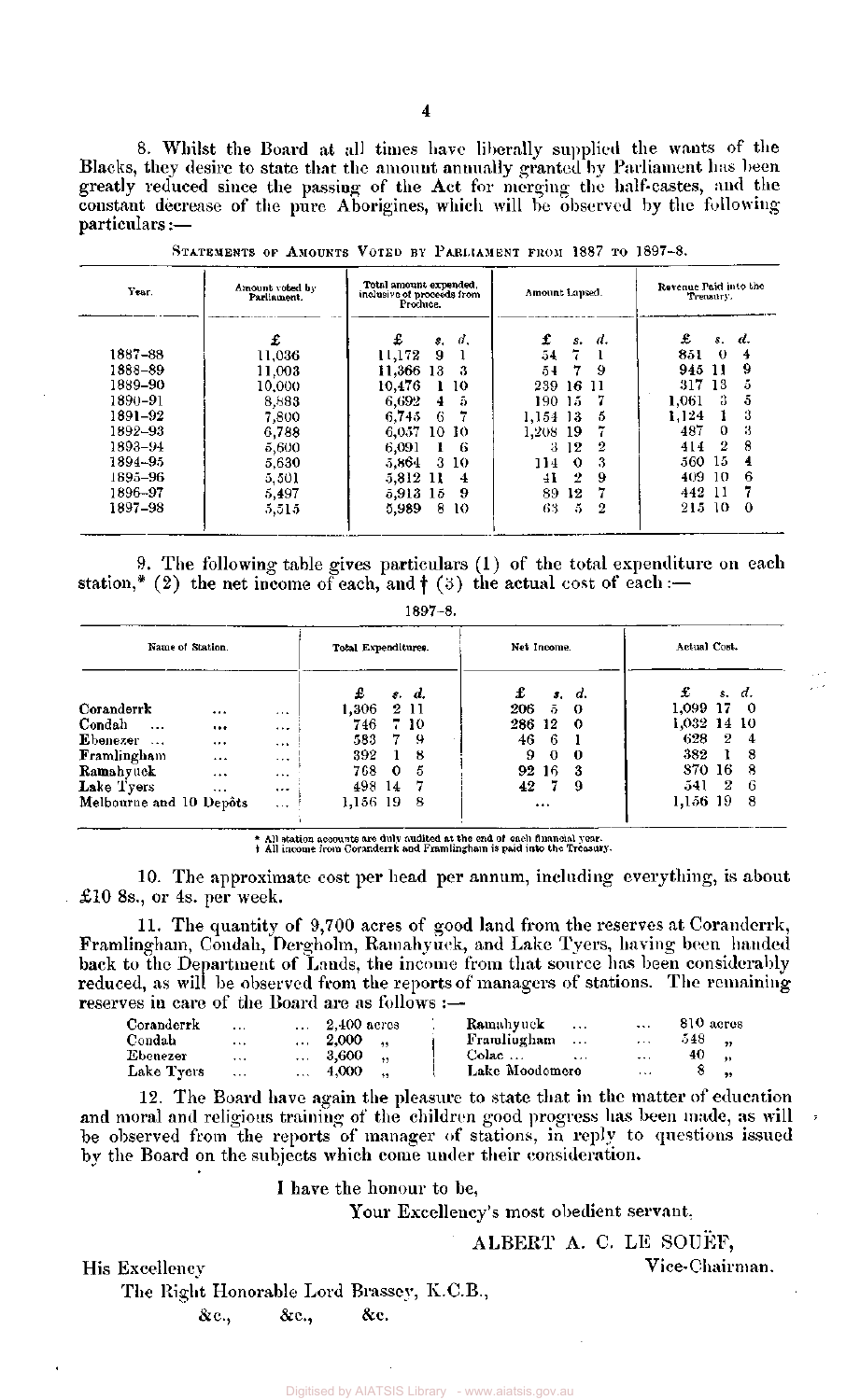## APPENDICES.

### APPENDIX I.

SIR ,

### Coranderrk Aboriginal Station, 1st July , 1898.

connected with it, dating from 1st July, 1897, to 30th June, 1898. I have the honour to forward you my Annual Report of this station, and of the Aborigines

follows : 1. The number of Aborigines resident on the station for each month during the year has been as

|           |          | 1897.    |                 |          |                |          |          | 1898. |                 |          |                |
|-----------|----------|----------|-----------------|----------|----------------|----------|----------|-------|-----------------|----------|----------------|
|           |          |          | Highest Number. |          | Lowest Number. |          |          |       | Highest Number. |          | Lowest Number. |
| July      | $\cdots$ |          |                 | $\cdots$ | 70             | January  | $\cdots$ |       | 77              | 1.11     | 70             |
| August    | $\cdots$ |          | 72              |          | 70             | February |          |       | 80              |          | 76             |
| September |          |          | 72              | $\cdots$ | 70             | March    | 1.5.4    |       | --<br>77        | $\cdots$ | 72             |
| October   | $\cdots$ | $1 + 4$  | 74              |          | 72             | April    | $\cdots$ |       | 74              |          | 74             |
| November  | $\cdots$ |          | 72              | $\cdots$ | 72             | May      | $\cdots$ |       | 70              |          | 67             |
| December  |          | $\cdots$ | 75              |          | 73             | June     |          |       | 74              |          | 70             |

### 2. TABLE OF BIRTHS.

| Date.                                                           |                          | Name.                     |                                | Sex.                                                                     | Parents' Name.                                                                                                                                                                      | Colour.                    |
|-----------------------------------------------------------------|--------------------------|---------------------------|--------------------------------|--------------------------------------------------------------------------|-------------------------------------------------------------------------------------------------------------------------------------------------------------------------------------|----------------------------|
| 24th September, 1897<br>2nd October, 1897<br>16th October, 1897 | Rochford<br>Eda<br>Peter | $\ddotsc$<br><br>$\cdots$ | <br>$\mathbf{r}$ .<br>$\cdots$ | <br>М.<br>$\ldots$ $\vdash$ F.<br>$\mathbf{m}$ $\mathbf{M}$ $\mathbf{M}$ | (Christina Robinson<br>Woodford Robinson<br>  <i>Eliza Fenton</i><br>  Thomas Fenton<br>$\cdots$<br><br><b><i>Getsy Foster</i></b><br><b><i>Kdward Foster</i></b><br>$\cdots$<br>$$ | Black.<br>Black.<br>Black. |

#### DEATHS. Colour. Date. Sex. Age. Cause of Death. Name. 25 years Phthisis and debility ...<br>50 years | Cancer, &c. ... ... 28th January , 1898 Betsy Foster F. Black.  $\cdots$ 21st March, 1898 ... Margaret Purcell Cancer, &c. Half-caste.  $\ddotsc$ F.<br>F. 45 years | Septic poisoning Black. 10th April, 1898 ... Margaret Harrison ...  $\ddotsc$  $\ddotsc$

### MARRIAGE.

On the 23rd April, 1898, Kate Hammond and Thomas Johnson were married by the Rev. Pastor Herlitz.

3. Religious services have been regularly held for the people, and have been generally well attended, as also has the Sunday school for the children.

4. The day school is still under the control of the Education Department, and the progress and results are very satisfactory.

5. The quantity of ground belonging to the station is about 2,000 acres, and is subdivided into twelve paddocks varying from 4 to 300 acres in size. About 40 acres are generally cultivated every year, and the produce consists of wheat, oats, potatoes, and hops, &c.

The hop crop this year was very poor, owing to the long continued hot and dry weather.

6. The kinds and number of stock are as follows :—Cows, 45 ; heifers, 69 ; steers, 65; bulls, 2 ; working bullocks, 8 ; horses, 16 ; total, 205.

Some twelve or fourteen cows are generally milked during the year for the use of the whole station. Twenty-eight steers and 5 cows were killed for food ; 1 steer, 1 cow, 1 bull, and 2 calves, and also a few tons of potatoes were sold, realizing altogether £30 4s., which amount, together with £176 1s. from sale of hops, was, as usual, paid into the the Treasury.

7. The number of buildings on the station is the same as last year, namely 25, nineteen of which are always occupied by the natives, and are generally well and cleanly kept, and two or three of them are nicely adorned with pictures. The other buildings consist of the manager's and teacher's houses, church, school, and store, &c.

8. The men arc employed, less or more, in farm and hop-garden work, all the year round, and the women in basket-making and the usual and necessary domestic work. The bigger boys and girls are also encouraged to work and make themselves useful when out of school.

9. A few only of the blacks now hunt for native game, as they are regularly supplied with beef or mutton from the station.

10. Occasionally some of the blacks obtain intoxicating drink, but they are always discouraged in the use of it, and Europeans are punished whenever found supplying them with it.

5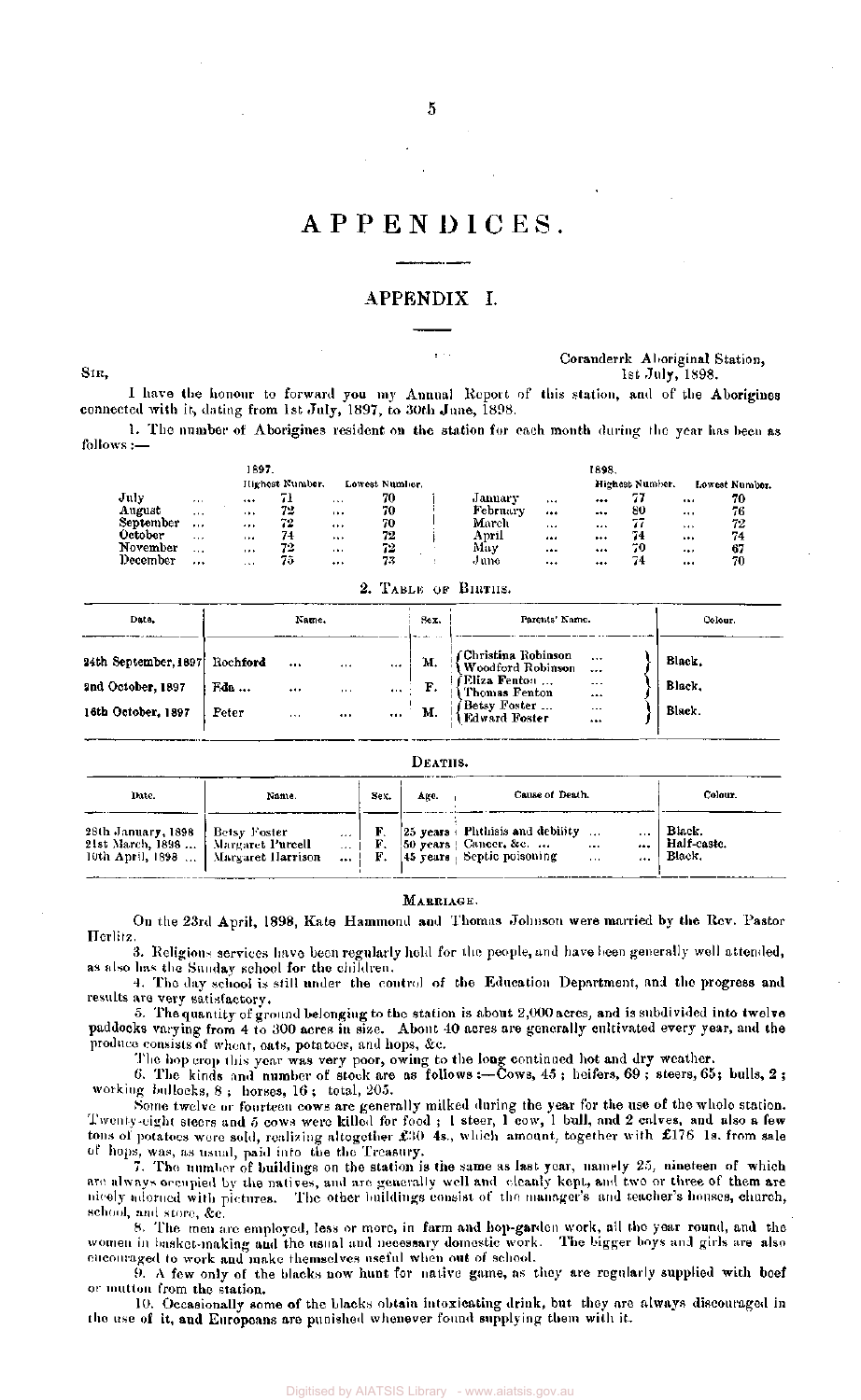11. There are no half-castes here coming under the operation of the Act, nor are any residing here under certificates from the Board.

12. The usual supply of stores and clothing has been good and satisfactory, and, on behalf of the blacks and myself, I have much pleasure in tendering you and the Board our very best thanks.

I have the honour to be, Sir,

Your obedient servant,

The Rev. F. A. Hagenauer, Secretary and General Inspector, Board for Protection of Aborigines, Melbourne.

### APPENDIX II.

Mission Station, Lake Condah, **SIR ,** 11th August, 1898.

JOSEPH SHAW.

With reference to the year ending 30th June, 1898, I have the honour to report that— 1. The attendance of Aborigines during the year was—Lowest number, 44; highest number, 56; total, 75.

2. Births : Nil. Marriages : 1, viz., Thomas McCallum, full black, to Ellen Mullett, widow.

DEATHS.

| Name.                                       | Colour.                | Cause of Death.                                                                           | Age.     |
|---------------------------------------------|------------------------|-------------------------------------------------------------------------------------------|----------|
| William John Turner<br>Lillie Courtwine<br> | Black<br><br>Black<br> | Tubercular peritonitis<br><br>Chronic bronchitis and dila-   56 years.<br>tation of heart | 6 vears. |

3. Daily morning and evening prayers, and church service twice on Sundays, also Sunday school in the afternoon, have been kept regularly during the year, and were well attended to all through, so that the knowledge of the Christian religion is deepening in the minds of the natives, and evidences of the practical application of the instruction thus imparted to them is not wanting, as their social, moral, and industrious habits are steadily improving year by year.

4. The school carried on under the Education Department by Miss Lindsay, an indefatigable teacher, is doing well and obtains fair results.

5. The reserve consists of 2,000 acres. Fifteen acres more under cultivation with oats for hay, 10 with potatoes for the use of the people, and 5 more sown with maize and sorghum. Owing to the drought, the latter two failed entirely, the potatoes were very few and exceptionally small, though not altogether unfit for use, while the hay crops were also very short. Still we got enough hay to carry our stock through the winter, and we have even some left over. The garden yielded a considerable amount of fruit, but owing to the great heat the quality was much inferior to that of former years.

6. The stock on the station is as follows :—40 cows and heifers, 59 steers, 1 bull,  $455$  sheep and lambs, and 2 rams.

7. The buildings are in a fair state of repair, and consist of church, school-house, mission-house, teacher's house, store, stable, and seventeen cottages occupied by the Aborigines.

8. As I was able to sell some stock, besides getting some wattle-bark stripped, and obtaining a fair price for the wool, the station income was more than in previous years, and larger than it will be again for some time to come. One cannot always strip bark, nor have stock to sell, therefore the income cannot always be the same, especially as a large amount of meat is required during the year for the natives. Indeed, to supply the latter is in itself a severe tax on our stock, and hinders its increase. Having had such a good station income, I am pleased to report that a great deal of work has been accomplished by the few remaining blacks resident here during the year. Not only has much ground been cleared from rubbish and dead timber, but a substantial fence of post, wire, and wire-netting, with barbed wire on the top, has been erected from the frontage of the lake right to the homo station, a distance of almost 4 miles. This fence has not only been erected by the blacks themselves, but the greater part of the wire, &c., has been purchased from station income. Our object in erecting it was to exclude the stony land from the station reserve, and to have the fence rabbit proof. Both objects have been attained, therefore we have a better prospect of securing sufficient grass for our stock in future.

9. The total income and expenditure was as below  $:$ --

|                        | INCOME.  |   | £        | З. | - d. | EXPENDITURE.                         |          |          | £           |    | s. d.     |
|------------------------|----------|---|----------|----|------|--------------------------------------|----------|----------|-------------|----|-----------|
| Cash balance 1896–7    |          |   | 28.      | 9  | 11   | General<br>$\cdots$                  |          | $\cdots$ | 86.         | 2  |           |
| Wool and bark          |          |   | 129 15   |    |      | Stock<br>$\rightarrow$ $\rightarrow$ |          | $+ + +$  | 35.         | -0 | -8        |
| Hides and skins        | $\cdots$ |   | ۱9       | 4  | -4   | Wages<br>$\cdots$                    | 1.14     | $\cdots$ | 100         | з  | -6        |
| Stock sold<br>$\cdots$ | $\cdots$ | . | 143.     | -2 | -5   | Wire and wire netting                |          | $\cdots$ | 49          | -0 | -0        |
|                        |          |   |          |    |      | Miscellaneous                        | $\cdots$ |          | 16.         | -5 | -4        |
|                        |          |   |          |    |      | Cash balance<br>$\cdots$             | $\cdots$ |          |             |    | 33 18 104 |
|                        |          |   |          |    |      |                                      |          |          |             |    |           |
| Total                  |          |   | £3201011 |    |      | Total                                | $\cdots$ |          | £320 10 114 |    |           |
|                        |          |   |          |    |      |                                      |          |          |             |    |           |

10. All our people, youths and men, are kept at work, and though the hours of labour are short, still regularity in keeping at the work shows its effect by the station constantly improving, and the property becoming enhanced in value year by year. The principal work of the men was fencing, clearing ground, cultivating, gardening, and rearing stock (both sheep and cattle).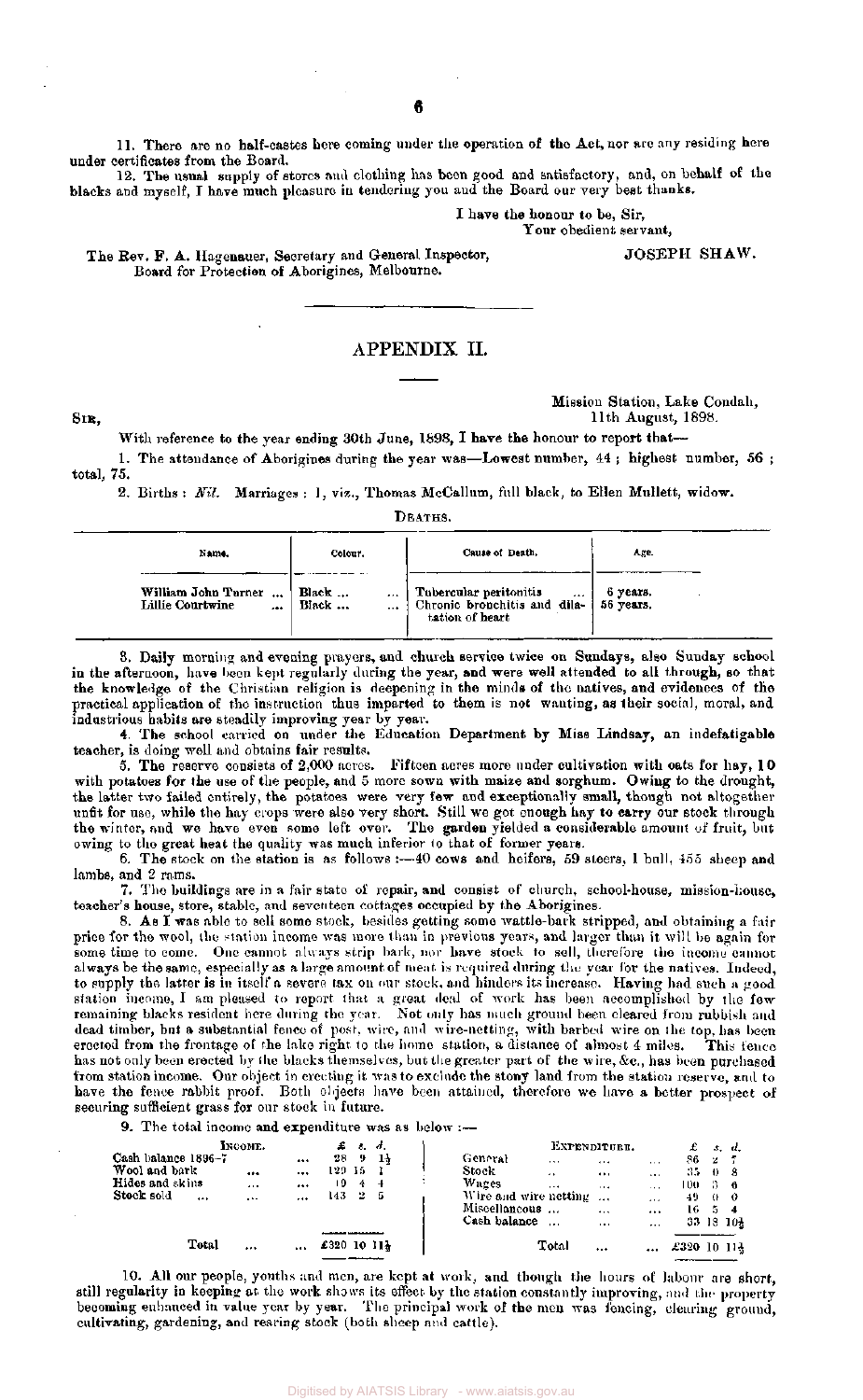11. Fishing and hunting are still a matter of great importance to the blacks, and I know of no other station where they could have the same chance as ours have of obtaining fish or game in abundance in their respective seasons.

12. I am thankful to be able to say that no case of drunkenness has come under my notice among the blacks here this year.

13. The health of the people was on the whole good, and their conduct satisfactory.

14. All the supplies for which the money was granted by a liberal Parliament, and wisely distributed by the Board for Protection of Aborigines, were good and ample, and I have much pleasure in thanking the Board for this on behalf of the Aborigines, as well as for the prompt assistance given in carrying on the often perplexing and sometimes difficult task of dealing with the Aborigines in our charge.

I desire, further, to record our special appreciation of the occasional visits of the Vice-Chairman of the Board for Aborigines, whose personal presence and interest in the people and station affairs have proved very beneficial to the whole management.

I have the honour to be, Sir,

Your obedient servant,

The Rev. F. A. Hagenauer,  $J. H. STÅHLE.$ 

General Inspector and Secretary, B.P.A., Melbourne.

### APPENDIX III.

SIR,

Ramahyuck Mission Station, 18th July, 1898.

In reply to your request, I have the honour to forward to you my Annual Report for the past year on the state and progress of the mission work among the Aborigines under my care at this station.

| 1. The attendance has been as follows:— |
|-----------------------------------------|
|-----------------------------------------|

|                   |          |          | 1897.<br>Lowest<br>Number. Number. | Hichest |          |          |          |                | 1898.<br>Lowest<br>Number. Number. | Highest         |  |
|-------------------|----------|----------|------------------------------------|---------|----------|----------|----------|----------------|------------------------------------|-----------------|--|
| July              | $\cdots$ |          | 66<br>$\cdots$                     | -68     | January  |          |          | $\cdots$       | 68                                 | 75<br>$\cdots$  |  |
| August            |          |          | 68<br>$\cdots$                     | -69     | February |          |          |                | 68                                 | 75<br>          |  |
| September         |          | $+ 14$   | 66<br>$\cdots$                     | -68     | March    | $\cdots$ | $\cdots$ | $\cdots$       | 67                                 | -68<br>$\cdots$ |  |
| October           | $\cdots$ |          | 67<br>$\cdots$                     | 65      | April    |          |          | $-0.4$         | 66                                 | 66<br>$\cdots$  |  |
| November          | $\cdots$ | $\cdots$ | 67<br>                             | 65      | May      |          |          |                | 64                                 | -64<br>         |  |
| De <b>cembe</b> r |          |          | 67<br>$\cdots$                     | -67     | June     |          | $-1$     | $\overline{a}$ | 60                                 | -67<br>$\cdots$ |  |

2. (a) Marriage: $-$ 

William Bonnell, aged 33, full black, to Martha Arnott, aged 22, full black.

 $(b)$  BIRTHS.

| Names.                                                                 | Colour. | Date.              | Name of Parents.                           |                                                                         |  |
|------------------------------------------------------------------------|---------|--------------------|--------------------------------------------|-------------------------------------------------------------------------|--|
| <b>Francis Lawrence Moffat</b><br>$\cdots$<br>Maud Alice Login<br><br> | <br>    | Black<br>Black<br> | 11th November, 1897<br>23rd June, 1898<br> | Nedy Moffat<br> {Florence Moffat<br>Otto Alexander Login<br>Alice Login |  |

|--|--|

| -----<br>Names.                                  | Colour.           | Date of Death.        | Саиве.<br>--      | Age.      |
|--------------------------------------------------|-------------------|-----------------------|-------------------|-----------|
| Mrs. Martha Bonnell<br>$\ddotsc$<br><br>$\cdots$ | Black<br>$\cdots$ | 1897.<br>20th October | <b>Exhaustion</b> | 22 years. |

3. Divine services have been held twice every Sunday, which were well attended by all the blacks as well as by neighbouring farmers. Morning and evening prayer, with reading short lessons from the Bible, have always been held during week days, and religious instruction has been regularly given to the children in the morning, after worship, five times a week. Sunday school has likewise been held in the usual way, and very good progress has been made in the knowledge of Scripture. Special classes for singing for both young and old have been kept as formerly, and the progress made has been remarkably good.

4. The day school, under the care of Miss Seymour, in connexion with the Department of Education, has done very well, which was shown by the very high percentage at the Inspector's last examination, and great praise is due to the teacher for the able and successful teaching bestowed on the black children.

5. As stated in former Reports, the Reserve at Ramahyuck consists now only of about 750 acres of land, which is subdivided into a number of paddocks of various sizes, in use for cultivation and for keeping stock.

 $6.$  The number of stock on the station is now about 140 head of cattle, by which all the residents are supplied with fresh meat and milk and butter. A few head of surplus stock have been sold, and the account for the same is as follows :—

### 7. INCOME.

|                                             | 7. INCOME.       |                    |                   |     |                    |                  |                                      | ШІРЕКЯЕВ.                     |                                              |                                       |            |                   |                |
|---------------------------------------------|------------------|--------------------|-------------------|-----|--------------------|------------------|--------------------------------------|-------------------------------|----------------------------------------------|---------------------------------------|------------|-------------------|----------------|
| Cash balance<br>Surplus stock<br>Hides, &c. | <br><br>$\cdots$ | $$<br><br>$\cdots$ | <br>$\ddotsc$<br> | 85  | s.<br>5.<br>0<br>2 | d.<br>- 3<br>- 6 | Wages<br><br>General<br>Cash balance | <br><br>$\cdots$<br>$\bullet$ | <br>$\overline{\phantom{a}}$<br><b>B-SAP</b> | $\ddot{\phantom{0}}$<br>2.4.7<br>1.44 | £ s.<br>74 | 18 13<br>з<br>012 | a.<br>- 0<br>0 |
|                                             |                  |                    |                   | 493 | а                  | 3                |                                      |                               |                                              |                                       | £98        | 2                 |                |
|                                             |                  |                    |                   |     |                    |                  |                                      |                               |                                              |                                       |            |                   |                |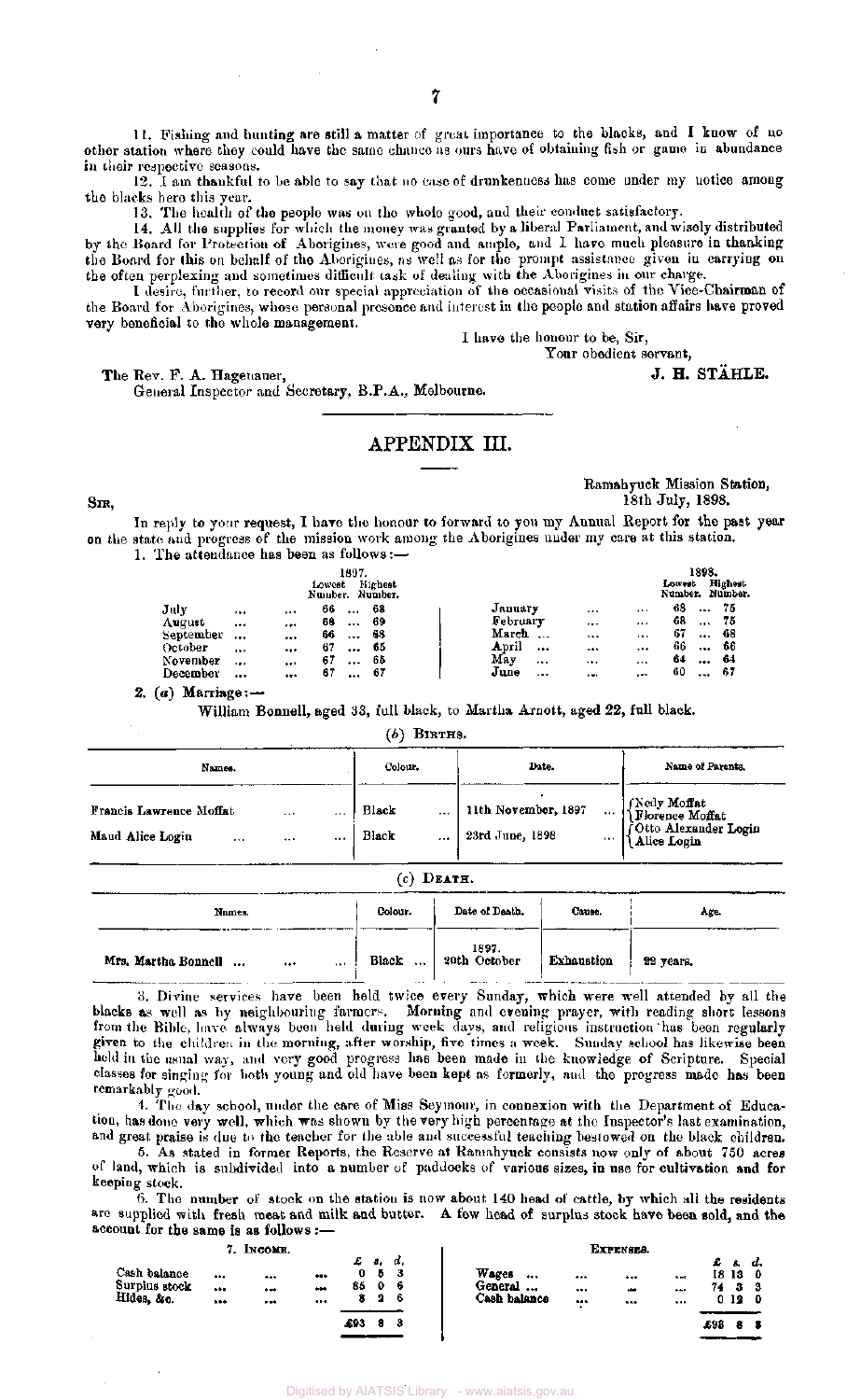8. The number of buildings on the station is the same as last year, and all of them are in good repair. A considerable extent of fencing has been done again by the blacks, for which they receive a small amount for wages.

9. All able-bodied men have to do a certain amount of work, for which they receive monthly payments, so that they are able to supply their families with little comforts, which they could not otherwise receive, and which greatly adds to their contentment.

10. Fishing and hunting is still carried on.

11. There have been several cases of drunkenness at times when men were away from the station.

12. The state of health during the past year has been fairly good, and only one death has taken place during that time.

13. The supplies of rations and clothes have been very good and sufficient for all, for which 1 desire to express the best thanks to the Government and the Board.

I have the honour to be, Sir,

### Your obedient servant,

E. HAGENAUER, Acting Manager.

The Secretary, B.P.A., Melbourne.

### APPENDIX IV.

Mission Station, Lake Tyers, Sin, 1998. In the state of the state of the state of the state of the state of the state of the state of the state of the state of the state of the state of the state of the state of the state of the state of the state of

I have the honour to forward my Report for the year ended 30th June, 1898.

1. The daily attendance was as follows :-

| July      |          |          | Lowest.<br>42 |          | Highest. |                 |          |           | Lowest. |                  | Highest. |
|-----------|----------|----------|---------------|----------|----------|-----------------|----------|-----------|---------|------------------|----------|
|           | $\sim$   | 1.11     |               | $\cdots$ | 42       | January         |          |           | 49      |                  | 65       |
| August    |          | $\cdots$ | 33            | $\cdots$ | $+1$     | February        | $\cdots$ |           | 46      |                  | 46       |
| September | $\cdots$ |          | 34            |          | 38       | March           |          |           | 42      |                  | 41       |
| October   | $\cdots$ | $\cdots$ | 40            | 1.11     | 40       | April           |          | $\cdots$  | 30      |                  | 45       |
| November  |          | $\cdots$ | 40            |          | 49       | May<br>$\cdots$ | $\cdots$ |           | 31      | $\bullet\bullet$ | 31       |
| December  |          | $- - -$  | 45            |          | 56       | June            | $\cdots$ | $\cdot$ . | 19      |                  | 28       |

The total number belonging to district is 58.

2. We have had no marriages.

There have been three births, as follows:-

| Name.                                                                                   | Date.                                                                        | Parente.                                                                                                                                                                                                                     | Colour.                                |  |  |
|-----------------------------------------------------------------------------------------|------------------------------------------------------------------------------|------------------------------------------------------------------------------------------------------------------------------------------------------------------------------------------------------------------------------|----------------------------------------|--|--|
| Ernest<br><br>$\cdots$<br>$\cdots$<br>James William<br><br><br>Jack<br>$\cdots$<br><br> | 23rd September, 1897<br>8th October, 1897<br>$\cdots$<br>30th November, 1897 | Willie Johnson<br>    Maggie Johnson<br>$\mathbf{r} \cdot \mathbf{r} = -1$<br><br>(Ned O'Rourke)<br> Eliza O'Rourke<br><br>$\cdots$<br>1.1.1<br>$\cdots$<br>(Ellen Rivers)<br>$+ + +$<br><br>Father unknown<br>$\ddotsc$<br> | Black.<br>Mixed blood.<br>Mixed blood. |  |  |

| R.<br>٠<br>А<br>ID.<br>٠ |
|--------------------------|
|--------------------------|

| Date.              | Name.                                        | Sex. | Age. | Cause of Death.       | Colour. |
|--------------------|----------------------------------------------|------|------|-----------------------|---------|
| 10th January, 1898 | Norman McLeod    Male   $\frac{11}{2}$ years |      |      | Sunstroke<br>$\cdots$ | Biack.  |

3. Religious services are held daily, both morning and evening. Religious instruction is also given to the children daily after morning prayers. I have to record the death of our late teacher, Miss A. S. Wall. She was a most efficient and painstaking instructor, and by her genial and kindly manner endeared herself to the Aborigines. She is succeeded by Miss Allen.

4. The quantity of land which comprises the reserve is  $4,000$  acres ;  $2,000$  acres are fenced, and about 150 acres near the station are fenced and used for grazing and cultivation.

5. The late season having been exceptionally dry, our crop of vegetables did not succeed as hereto-<br>wever we managed to grow sufficient for a reasonable supply for the Aborigines. The fruit crop fore, however we managed to grow sufficient for a reasonable supply for the Aborigines. was very small.

6. The stock on the station comprises 66 head of mixed cattle and 397 sheep.

7. The income and expenditure is as follows  $:=$ 

|                                    | Іксоми.                     |        |                 |     | EXPERDITURE.                                                        |                  |                         |                          |    |  |
|------------------------------------|-----------------------------|--------|-----------------|-----|---------------------------------------------------------------------|------------------|-------------------------|--------------------------|----|--|
| By wool and skins<br>Overdraft<br> | $\cdots$<br>$+ - 1$<br><br> | 102179 | £s.d.<br>42 7 9 |     | Overdraft for 1896 and 1897<br>Wages account<br>General expenditure | $\mathbf{r}$<br> | 103<br><br>$\cdots$<br> | £ s. d.<br>17176<br>24 0 | 78 |  |
|                                    |                             | £145   | 5               | - 6 |                                                                     |                  | £145                    |                          | Б. |  |

8. The number of houses on the station is the same as last year.

9. The blacks have been employed in useful work, as clearing the ground of fallen timber, and cultivation.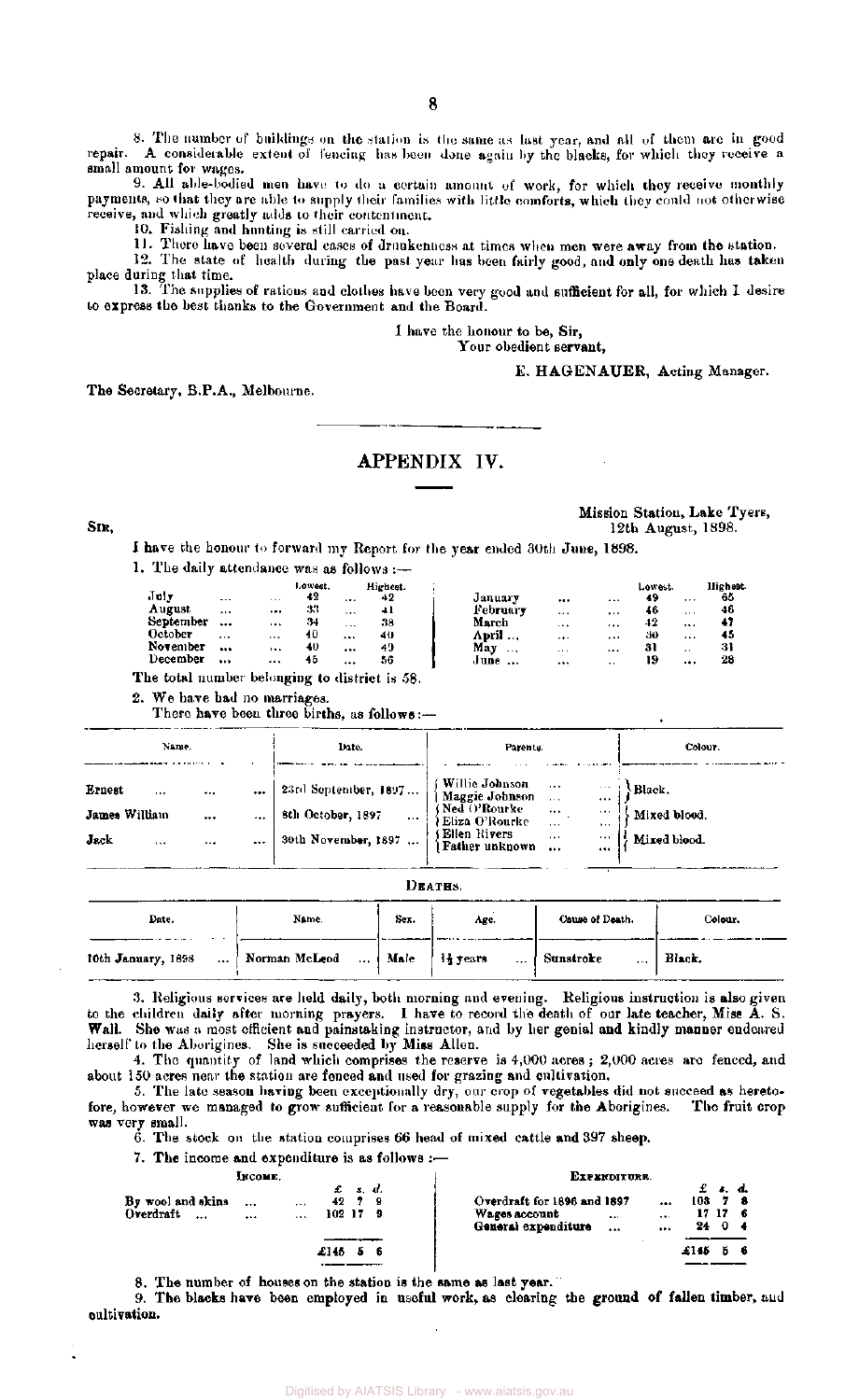**10.** The Aborigines still hunt native game, for which they are allowed two days in the week.

**1 1 . Th e genera l health of th e station during the yea r has been goo d ; th e onl y death, a s recorded, bein g cause d by sunstrok e during the ver y tryin g mont h of January .** 

**1 2 . Th e clothin g and othe r store s supplied hav e been quit e sufficient to mee t all reasonabl e**  requirements; for which I thank the Board on behalf of the Aborigines.

I have the honour to be,

Your most obedient servant,

**T h e Secretary , Board for Protectio n o f Aborigines.** 

### APPENDIX V.

### **Lake Hindmarsh Mission Station, 21st July , 1893 .**

JOHN BULMER.

**SIR ,** 

**1 hav e th e honou r to forwar d m y Annua l Repor t for this statio n for the yea r ende d 30t h June . 1.** The attendance of the Aborigines has been as follows:—

|                  |          | 1897.    |         |          |          |                  |          | 1898.    |         |                   |         |
|------------------|----------|----------|---------|----------|----------|------------------|----------|----------|---------|-------------------|---------|
|                  |          |          | Lowest. |          | Highest. |                  |          |          | Lowest. |                   | Highest |
| July<br>$\cdots$ |          | $\cdots$ | 47      |          | 48       | January          | 1.5.4    |          | 21      |                   | 26      |
| August           | $\cdots$ |          | 43      | 1.14     | 48       | <b>February</b>  | $\cdots$ |          | 23      | $\leftrightarrow$ | 25      |
| September        | $\cdots$ |          | 27      |          | 43       | March            | $\cdots$ | $\cdots$ | 26      |                   | 28      |
| October          | $\cdots$ | $\cdots$ | 27      | $\cdots$ | 33       | April            | $\cdots$ | $\cdots$ | 29      |                   | 31      |
| November         | $\cdots$ |          | 33      | $\cdots$ | 35       | May<br>$\cdots$  | $\cdots$ | $\cdots$ | 23      |                   | 28      |
| December         |          |          | 26      | $\cdots$ | 34       | June<br>$\cdots$ |          |          | 실심      | $\cdots$          | 33      |

**2 . (a ) MARRIAGE S : None .** 

*(b)* **BIRTH S : One .** 

**Alexande r Fenton , 17th October , 189 7 ; father , Henr y Fento n ; mother , Kitt y Fenton ; all full black.** 

|  | $(c)$ DEATHS. |  |  |
|--|---------------|--|--|
|  |               |  |  |

| Names.                                                                            |                                                       | Colour.                                                    | <b>Date of Death.</b>                                                  | Cause.                                                                                                                                                               | Age.                              |
|-----------------------------------------------------------------------------------|-------------------------------------------------------|------------------------------------------------------------|------------------------------------------------------------------------|----------------------------------------------------------------------------------------------------------------------------------------------------------------------|-----------------------------------|
| <b>Arthur Elliott</b><br>Thomas Coombs<br><b>Frank Coombs</b><br>Alexander Fenton | .<br>$\mathbf{r}$<br>$\cdots$<br>$\cdots$<br>$\cdots$ | i Half caste<br>† Half-caste<br>Half-caste<br>$ $ Black $$ | $\ldots$   26th July, 1897 $\ldots$ : Consumption<br>  18th June, 1898 | 12th August, 1897   Congestion of lungs $\ldots$ 3 years,<br>$\ldots$ : 13th June, 1898 $\ldots$ inflammation of stomach $\ldots$ 6 years.<br>Bronchitis<br>$\cdots$ | $\ldots$ 27 years.<br>– 8 months. |

**3 . Religiou s service s ar e regularl y held for the peopl e livin g on the station on wee k day s and Sundays, als o religiou s instruction is give n to the children both on wee k day s and Sundays, and all the**   $s$ ervices are attended satisfactorily.

**4. Th e da y schoo l for the children is unde r th e control of the Educatio n Department, and the results are satisfactor y unde r th e tuition of Miss Tyrie .** 

**5 . Th e quantit y of land belongin g to the Missio n Reserv e is 3,60 7 acres, whic h is fenced in by a**  atrong post, rail, and wire fence. The land is divided into several paddocks, used for grazing and cultivation **for wheat.** 

**6.** The stock on the station consists now of 4 cows, 5 calves, 2 heifers. 1 bull, 248 sheep, and 4 **horses.** 

### 7. STATEMENT OF INCOME AND EXPENDITURE.

|                                                           |                      | Інсомв.              |              |          |                                                                        | EXPENDITURE. |  |       |                              |      |                      |              |     |                        |                |  |  |  |  |  |
|-----------------------------------------------------------|----------------------|----------------------|--------------|----------|------------------------------------------------------------------------|--------------|--|-------|------------------------------|------|----------------------|--------------|-----|------------------------|----------------|--|--|--|--|--|
| Cash balance<br>Produce<br>$***$<br>Miscellaneo <b>us</b> | $\cdots$<br>$\cdots$ | $\cdots$<br>$\cdots$ | <br>         | 34<br>10 | $\boldsymbol{\pmb{L}}$ , $\boldsymbol{\pmb{d}}$ ,<br>2124<br>- 5<br>88 |              |  | Wages | $\cdots$<br>General Expenses | <br> | $\cdots$<br>$\cdots$ | $\cdots$<br> |     | £ 1.<br>24 13<br>28 10 | d.<br>0<br>- 8 |  |  |  |  |  |
| Overdraft<br>                                             | <br>                 | <br><br>.            | $\cdots$<br> | £53      | 517<br>3                                                               | в            |  |       |                              |      |                      |              | £53 | я                      |                |  |  |  |  |  |

**8. Th e numbe r of buildings, whic h ar e mostl y of stone , ar e thirteen in all, includin g church and school.** 

**9 . Th e employmen t of th e able-bodie d me n consiste d in preparing land for cultivation , fencing , gardening , and othe r work ; w e had als o to repai r nearl y all the roofs of the house s destroyed b y th e cyclone , includin g the woolshed .** 

**10. Of nativ e gam e ther e is none , and the onl y fish are blackfish.** 

**1 1 . Th e habit of drinkin g is put dow n as muc h a s possibl e ; so if it is done , it is done on the sly . 1 2 . Th e tw o half-cast e familie s on the station are her e b y permission of the Hoard ; nearl y all the** 

**othe r youn g me n hav e gon e away .** 

**1 3 . Th e rations and clothe s received from th e Boar d for our peopl e hav e been ver y goo d and**  sufficient, for which I return my best thanks to you, Sir, and the Board.

B

I have the honour to be, Sir,

Your obedient servant,

**T h e Secretary , B.P.A. , Rev . F . A . Hagenauer , Melbourne . N o. 53.** 

H. P. BOGISCH.